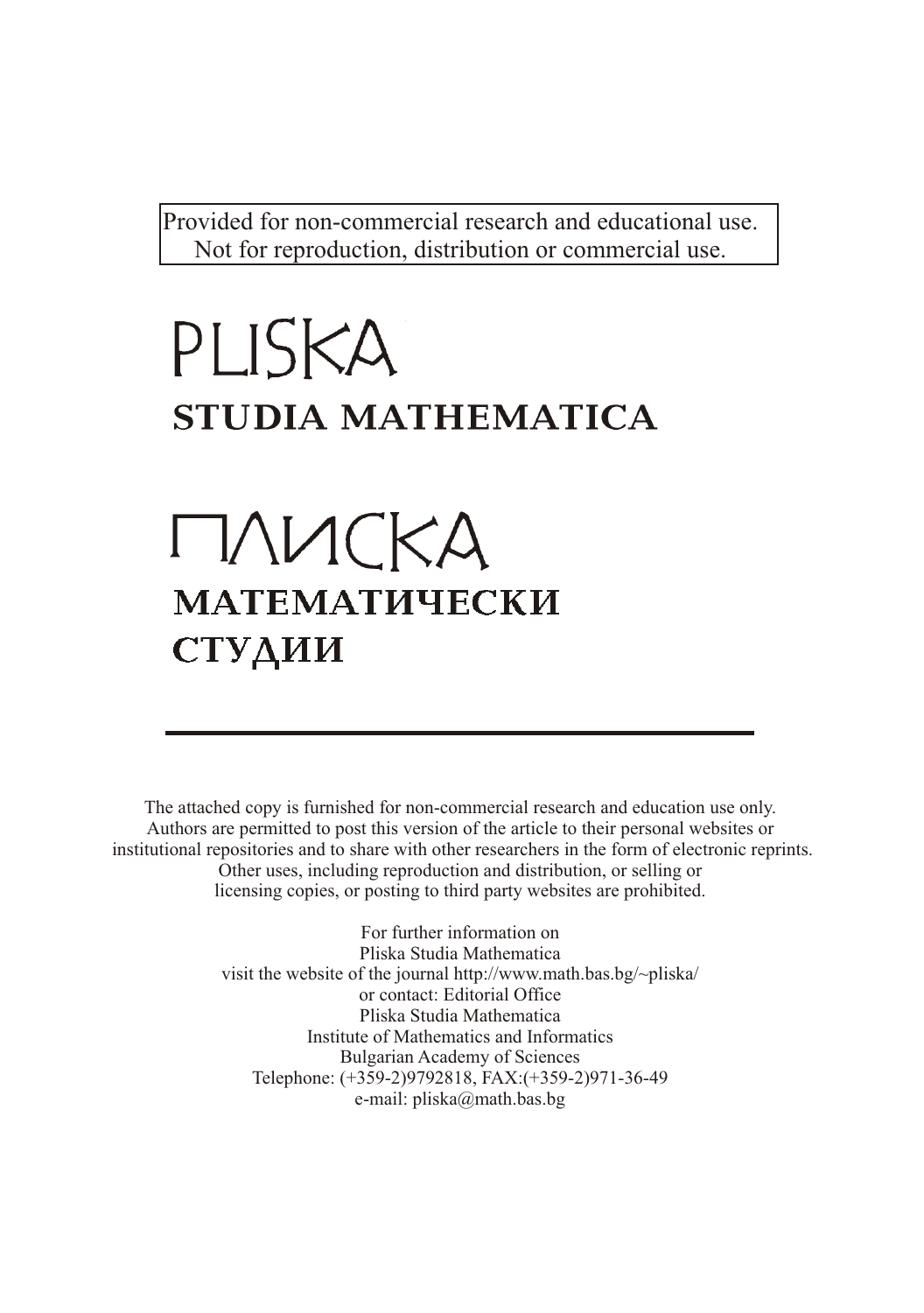# NECESSARY AND SUFFICIENT CONDITION FOR FINITE TIME BLOW UP OF THE SOLUTIONS TO SIXTH ORDER DOUBLE DISPERSIVE EQUATIONS<sup>∗</sup>

N. Kutev, N. Kolkovska, M. Dimova

The nonlinear double dispersive equation of sixth order with linear restoring force is investigated. Necessary and sufficient condition for finite time blow up of the solution with arbitrary positive energy is obtained. New very general sufficient conditions for blow up of the solution are proved. Explicit choice of initial data with arbitrary positive initial energy, satisfying all conditions of the theorems, are given.

### 1. Introduction

The aim of this paper is to prove necessary and sufficient condition for finite time blow up of the solutions to Cauchy problem for sixth order double dispersive equation with linear restoring force

(1) 
$$
u_{tt} - u_{xx} - u_{ttxx} + u_{xxxx} + u_{ttxxxx} + u + f(u)_{xx} = 0,
$$

(2) 
$$
u(0,x) = u_0(x), \quad u_t(0,x) = u_1(x), \quad x \in \mathbb{R}.
$$

The initial data  $u_0$ ,  $u_1$  satisfy the regularity conditions

$$
(3) \quad u_0 \in H^1(\mathbb{R}), \ \ u_1 \in H^1(\mathbb{R}), \ \ (-\Delta)^{-1/2} u_0 \in L^2(\mathbb{R}), \ \ (-\Delta)^{-1/2} u_1 \in L^2(\mathbb{R})
$$

<sup>2010</sup> Mathematics Subject Classification: 35B44, 35L75.

Key words: sixth order double dispersive equation; blow up; necessary and sufficient conditions.

<sup>∗</sup>This work is partially supported by the Bulgarian Science Fund under grant DFNI I-02/9.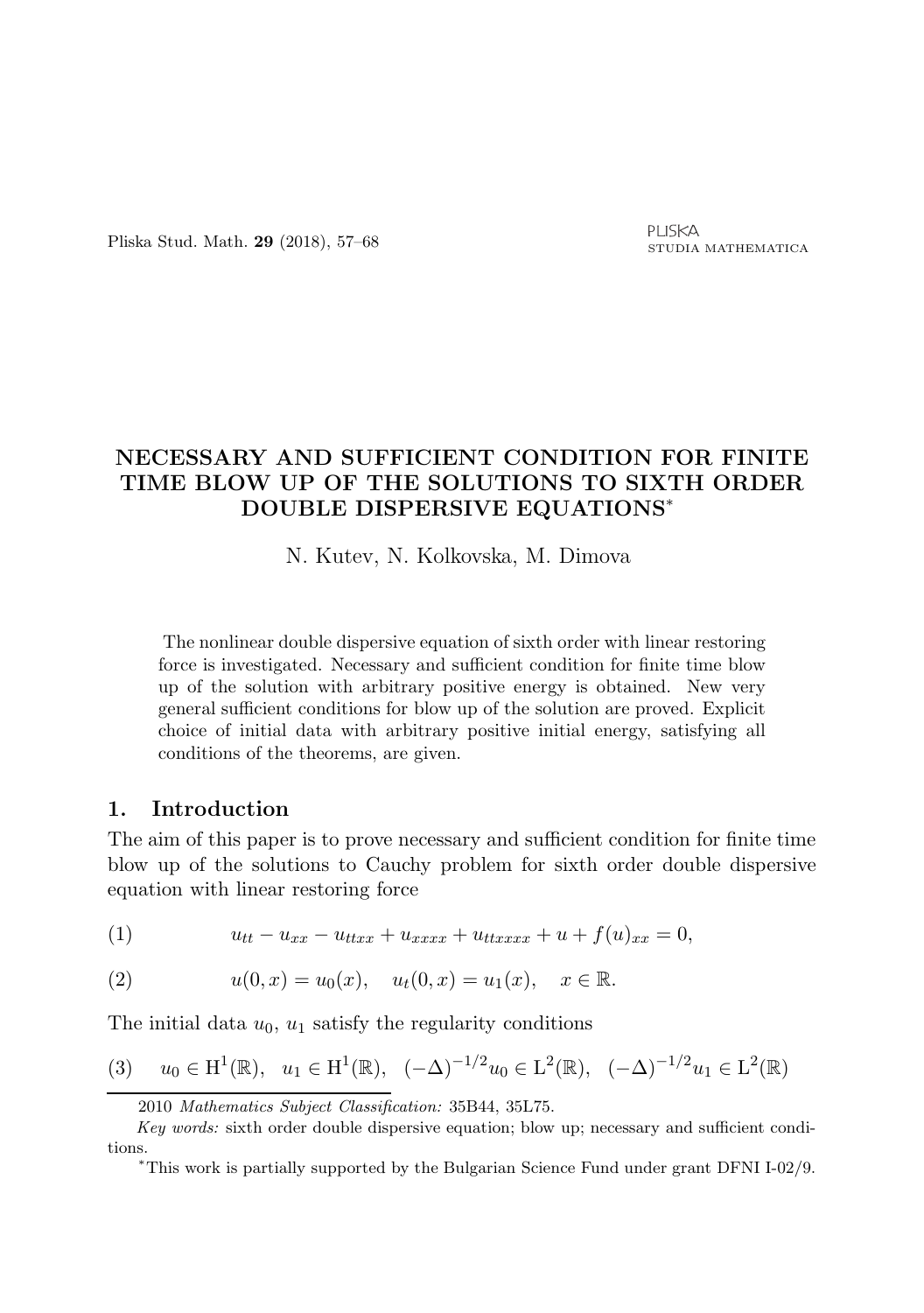where  $(-\Delta)^{-s}u = \mathcal{F}^{-1}(|\xi|^{-2s}\mathcal{F}(u))$  for  $s > 0$  and  $\mathcal{F}(u)$ ,  $\mathcal{F}^{-1}(u)$  are the Fourier transform and the inverse Fourier transform, respectively.

The nonlinear term in (1) has one of the following forms

(4)  

$$
f(u) = \sum_{k=1}^{l} a_k |u|^{p_k - 1} u - \sum_{j=1}^{s} b_j |u|^{q_j - 1} u,
$$

$$
f(u) = a_1 |u|^{p_1} + \sum_{k=2}^{l} a_k |u|^{p_k - 1} u - \sum_{j=1}^{s} b_j |u|^{q_j - 1} u,
$$

where the constants  $a_k$ ,  $p_k$   $(k = 1, 2, \ldots, l)$  and  $b_j$ ,  $q_j$   $(j = 1, 2, \ldots, s)$  fulfil the conditions

(5)  $a_1 > 0, a_k > 0, b_i > 0$  for  $k = 2, \ldots, l, j = 1, \ldots, s$ ,  $1 < q_s < q_{s-1} < \cdots < q_1 < p_1 < p_2 < \cdots < p_l < \infty$ .

The nonlinear term (4), (5) includes the quadratic-cubic nonlinearity  $(f(u))$  $u^2 + u^3$ ) and the cubic-quintic nonlinearity  $(f(u) = u^3 + u^5)$  which appears in a number of mathematical models of physical processes, e.g. propagation of longitudinal strain waves in an isotropic cylindrical compressible elastic rod [9], water wave problems with nonzero tension [10] and others.

It is wellknown that every weak solution to  $(1)-(4)$  with nonpositive initial energy, except the trivial one, blows up for a finite time. The global behaviour of the solutions to  $(1)$ – $(4)$  with positive initial energy is basically investigated by the potential well method introduced by Sattinger and Payne [8] for nonlinear wave equation.

For special nonlinearities

(6) 
$$
f(u) = a|u|^p
$$
 or  $f(u) = a|u|^{p-1}u$ ,  $p > 1$   $a > 0$ 

and for combined power nonlinearities (4) global existence or finite time blow up of the solutions to  $(1)-(2)$  is proved in [11, 12, 13] under the sign condition of the Nehari functional  $I(u_0) > 0$  or  $I(u_0) < 0$  respectively. The main assumption in the potential well method is that the initial energy is subcritical, i.e.  $0 < E(0) \leq$ d, where d is the critical energy constant.

For supercritical initial energy  $E(0) > d$  there are only sufficient conditions for finite time blow up of the solutions to  $(1)-(2)$ , see [3]. The proof of the finite time blow up is based on the concavity method of Levine [7].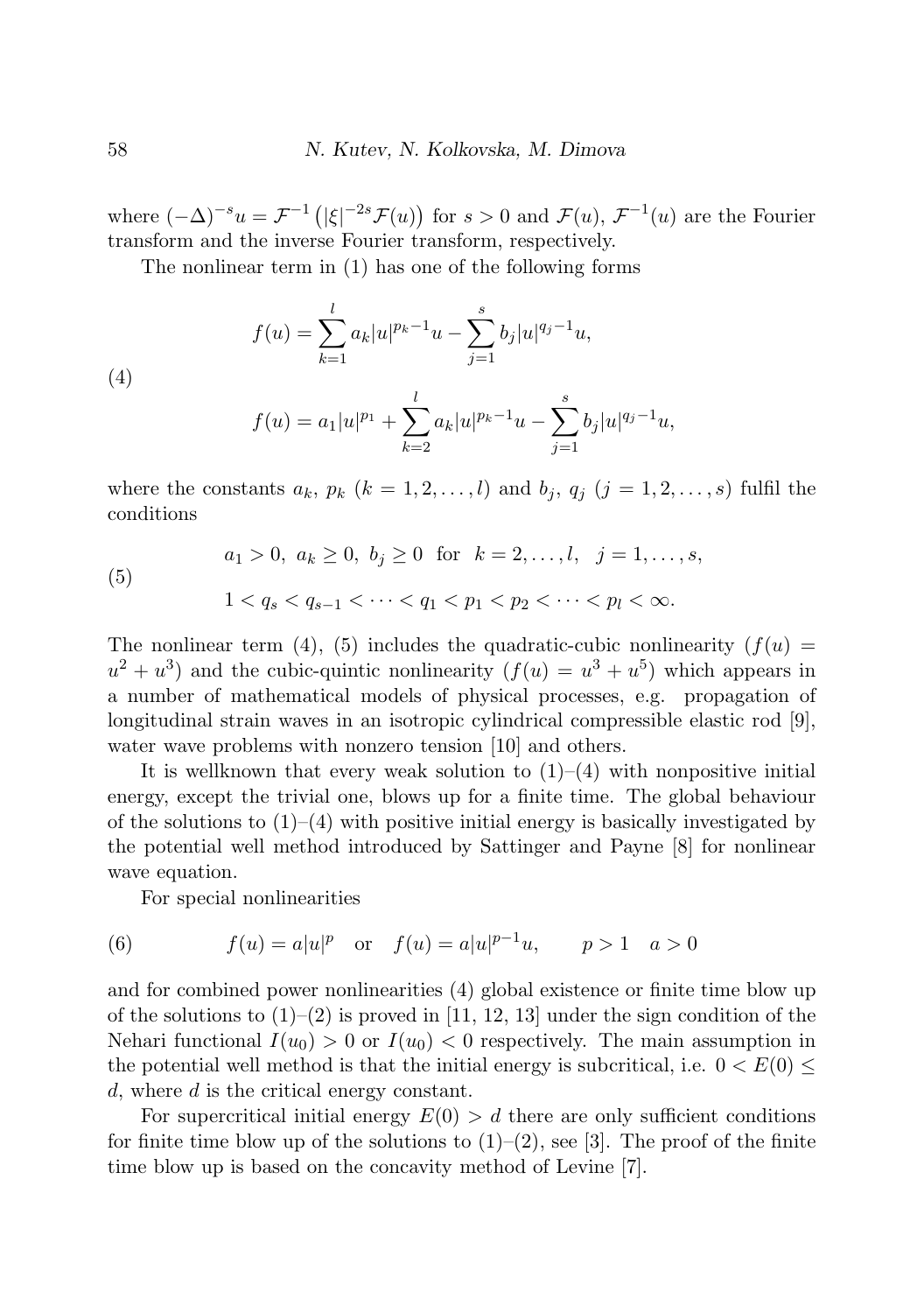In the present paper, in Theorem 7, we give a necessary and sufficient condition for finite time blow up of the solutions to  $(1)$ – $(4)$ . The result sheds light on the genesis of the blow up of the solutions to  $(1)-(4)$  and gives better understanding of the different sufficient conditions and their analysis.

The paper is organized in the following way. In Section 2 some preliminary results are given, while in Section 3 the main result is formulated and proved. In Section 4 explicit choice of initial data satisfying the sufficient conditions in theorems in Section 3 is proposed.

#### 2. Preliminaries

For functions  $u(t, x)$ , depending on t and x, we use the following notations

$$
||u|| := ||u(t, \cdot)||_{L^2(\mathbb{R})}, \ ||u||_1 := ||u(t, \cdot)||_{H^1(\mathbb{R})}, \ (u, v) = \int_{\mathbb{R}} u(t, x)v(t, x) dx,
$$

(7) 
$$
\langle u, v \rangle = \langle u(t, x), v(t, x) \rangle = (u, v) + (u_x, v_x) + ((-\Delta)^{-1/2}u, (-\Delta)^{-1/2}v).
$$

We recall the definition for blow up of the solutions to  $(1)$ – $(4)$ .

**Definition 1.** Suppose  $u(t, x)$  is a weak solution to  $(1)$ – $(4)$  in the maximal *existence time interval*  $[0, T_m)$ ,  $0 < T_m \leq \infty$ . Then  $u(t, x)$  blows up at  $T_m$  if

(8) 
$$
\limsup_{t \to T_m, t < T_m} ||u||_1 = \infty
$$

Let us formulate the local existence result for problem  $(1)$ – $(4)$ .

**Theorem 1.** If (3), (4) hold, then problem  $(1)$ – $(2)$  has a unique local solu*tion*  $u(t, x) \in C^1([0, T_m); H^1(\mathbb{R}))$ ,  $(-\Delta)^{-1/2}u \in C^1([0, T_m); L^2(\mathbb{R}))$ ,  $(-\Delta)^{-1/2}u_t \in$  $C^1([0,T_m);L^2(\mathbb{R}))$  *on a maximal existence time interval*  $[0,T_m)$ *,*  $T_m \leq \infty$ *. Moreover:*

(*i*) The solution  $u(t, x)$  satisfies the conservation law

(9) 
$$
E(t) = E(0) \quad \text{for every} \quad t \in [0, T_m),
$$

*where*

$$
E(t) := E(u(t,\cdot), u_t(t,\cdot)) = \frac{1}{2} (\langle u_t, u_t \rangle + \langle u, u \rangle) - \int_{\mathbb{R}} \int_0^{u(t,x)} f(y) dy dx.
$$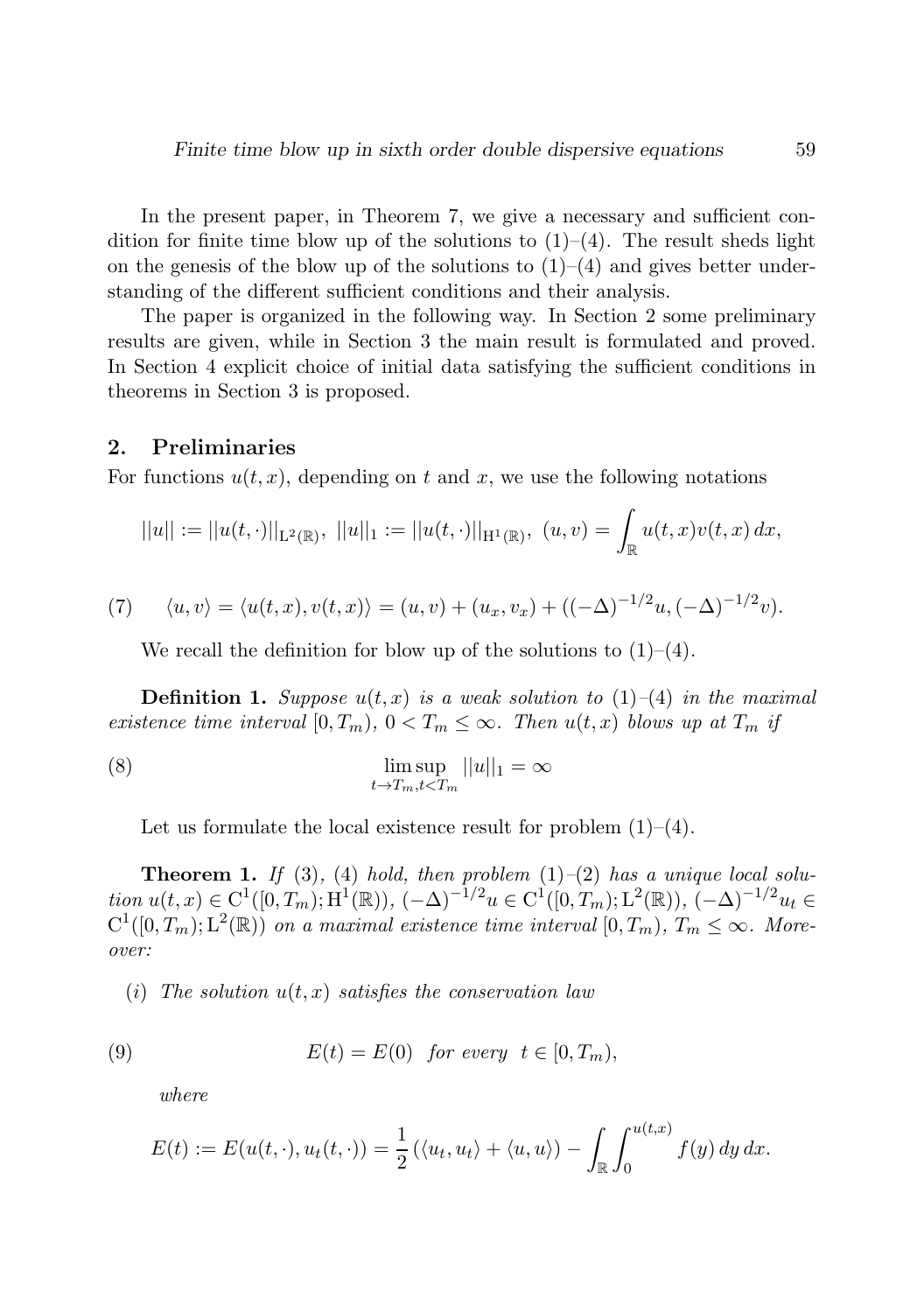$$
(ii) \ \text{If } \limsup_{t \to T_m, t < T_m} ||u||_1 < \infty, \text{ then } T_m = \infty.
$$

The proof of Theorem 1 is similar to the proofs of local existence results in (Th 2.4, [11]), (Th 23, [13]) and we omit it.

We will use the results from [2] for finite time blow up of the solutions to the following ordinary differential equation

$$
\Psi''(t)\Psi(t) - \gamma \Psi'^2(t) = \alpha \Psi^2(t) - \beta \Psi(t) + H(t), \ t \in [0, T_m), \ 0 < T_m \le \infty,
$$
\n
$$
\gamma > 1, \ \alpha > 0, \ \beta > 0, \ H(t) \in C([0, T_m)), \ H(t) \ge 0 \ \text{for} \ t \in [0, T_m).
$$

**Theorem 2.** ([2], Th 2.2) *Suppose*  $\Psi(t) \in C^2([0, T_m))$  *is a nonnegative solution of the equation* (10)*, where*  $[0, T_m)$ *,*  $0 < T_m \leq \infty$  *is the maximal existence time interval for*  $\Psi(t)$ *. If*  $\Psi(t)$  *blows up at*  $T_m$  *then*  $T_m < \infty$ *.* 

**Theorem 3.** ([2], Th 2.3) *Suppose*  $\Psi(t) \in C^2([0,T_m))$  *is a nonnegative solution of the equation* (10)*, where*  $[0, T_m)$ *,*  $0 < T_m \leq \infty$  *is the maximal existence time interval for*  $\Psi(t)$ *,*  $H(t) \in C([0,\infty))$ *, and*  $H(t) \geq 0$  *for*  $t \in [0,\infty)$ *. Then*  $\Psi(t)$ *blows up at*  $T_m$  if and only if

(11) *there exists*  $b \in [0, T_m)$  *such that*  $\beta \le \alpha \Psi(b)$  *and*  $\Psi'(b) > 0$ .

*Moreover, if* (11) *holds, then the estimate*

(12) 
$$
T_m \leq b + \frac{\Psi(b)}{(\gamma - 1)\Psi'(b)} < \infty
$$

*is satisfied.*

**Theorem 4.** ([2], Th 3.1) *Suppose*  $\Psi(t) \in C^2([0,T_m))$  *is a nonnegative solution of* (10) *in the maximal existence time interval*  $[0, T_m)$ ,  $0 < T_m \leq \infty$ ,  $H(t) \in C([0,\infty))$  and  $H(t) \geq 0$  for  $t \in [0,\infty)$ . If

(13) 
$$
\beta < \frac{2\gamma - 1}{2} \frac{\Psi'^2(0)}{\Psi(0)} + \frac{\alpha(2\gamma - 1)}{2(\gamma - 1)} \Psi(0) - \frac{\alpha^{2\gamma - 1} \Psi^{2\gamma - 1}(0)}{2(\gamma - 1)\beta^{2\gamma - 2}},
$$

$$
\Psi'(0) > 0,
$$

*then*  $\Psi(t)$  *blows up at*  $T_m < \infty$ *.*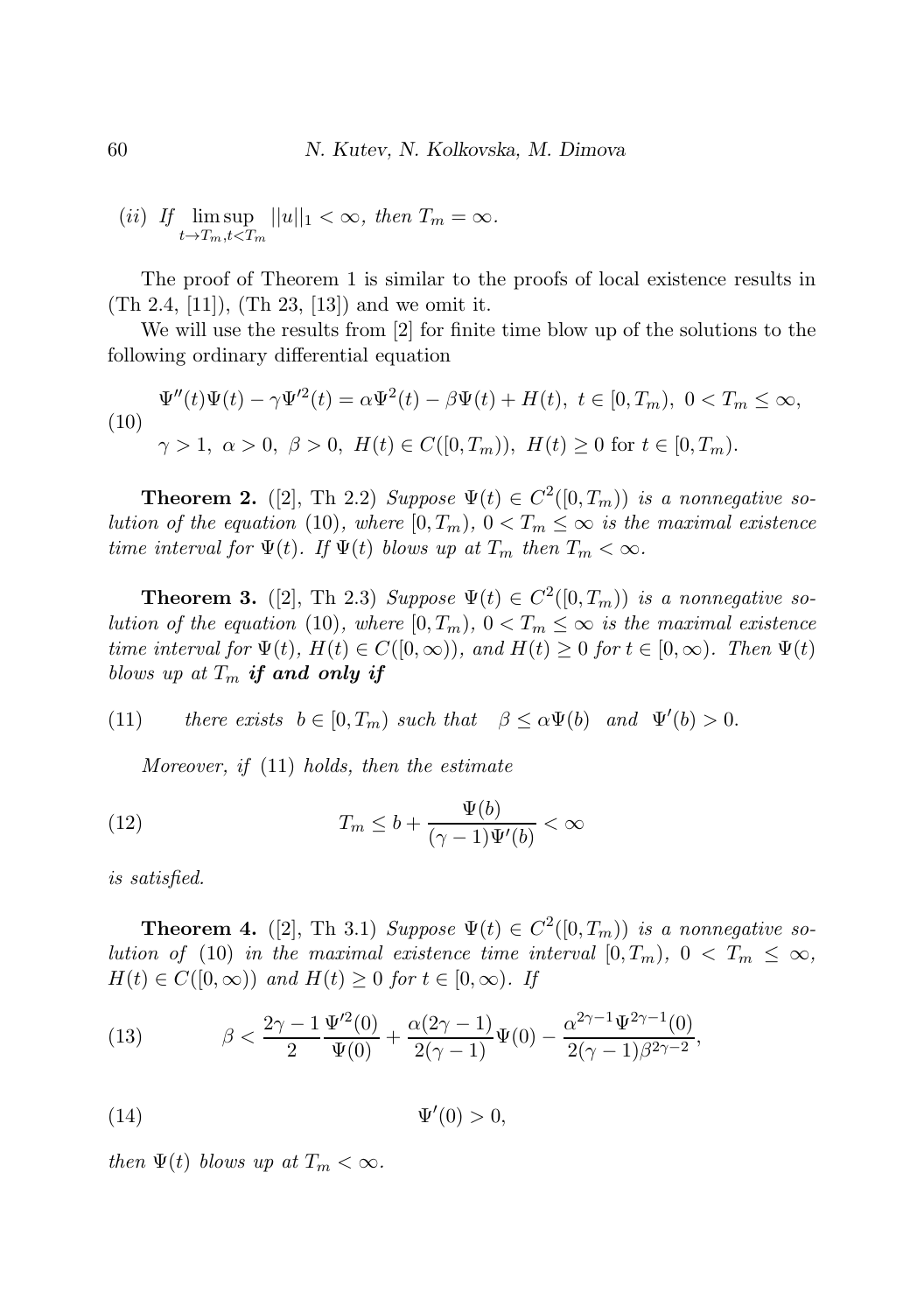**Theorem 5.** ([2], Th 3.2) *Suppose*  $\Psi(t) \in C^2([0, T_m))$  *is a nonnegative solution of* (10) *in the maximal existence time interval*  $[0, T_m)$ ,  $0 < T_m \leq \infty$ ,  $H(t) \in C([0,\infty))$  and  $H(t) \geq 0$  for  $t \in [0,\infty)$ . If  $\Psi'(0) > 0$  and one of the *following conditions*

(i)

(15)  $\beta < \alpha \Psi(0);$ 

 $(ii)$  [4]

(16) 
$$
\beta < \frac{2\gamma - 1}{2} \frac{\Psi'^2(0)}{\Psi(0)} + \alpha \Psi(0);
$$

 $(iii)$  [1]

(17) 
$$
\beta < \frac{2\gamma - 1}{2} \frac{\Psi'^2(0)}{\Psi(0)} + \alpha \Psi(0) + \frac{\alpha \Psi(0)}{2(\gamma - 1)} (1 - A^{2-2\gamma}), A = \frac{\gamma - 1}{\alpha} \frac{\Psi'^2(0)}{\Psi^2(0)} + 1
$$

*is satisfied, then*  $\Psi(t)$  *blows up at*  $T_m < \infty$ *.* 

#### 3. Main results

In this section we formulate and prove the main results in this paper.

**Theorem 6.** Suppose  $u(t, x)$  is the weak solution to (1)–(4) with  $E(0) > 0$ *defined in the maximal existence time interval*  $[0, T_m)$ ,  $0 < T_m \leq \infty$ . If  $u(t, x)$ *blows up at*  $T_m$  *then*  $T_m < \infty$ *.* 

**Theorem 7.** Suppose  $u(t, x)$  is the weak solution to  $(1)$ – $(4)$  with  $E(0) > 0$ *defined in the maximal existence time interval*  $[0, T_m)$ ,  $0 < T_m \leq \infty$ *. Then*  $u(t, x)$ *blows up at*  $T_m$  *if and only if there exists*  $b \in [0, T_m)$  *such that* 

(18) 
$$
E(0) \leq \frac{p_1 - 1}{2(p_1 + 1)} \langle u(b, \cdot), u(b, \cdot) \rangle \text{ and } \langle u(b, \cdot), u_t(b, \cdot) \rangle > 0.
$$

*Moreover, if* (18) *holds, then the estimate*

(19) 
$$
T_m \leq b + \frac{2}{(p_1 - 1)} \frac{\langle u(b, \cdot), u(b, \cdot) \rangle}{\langle u(b, \cdot), u_t(b, \cdot) \rangle}
$$

*is satisfied.*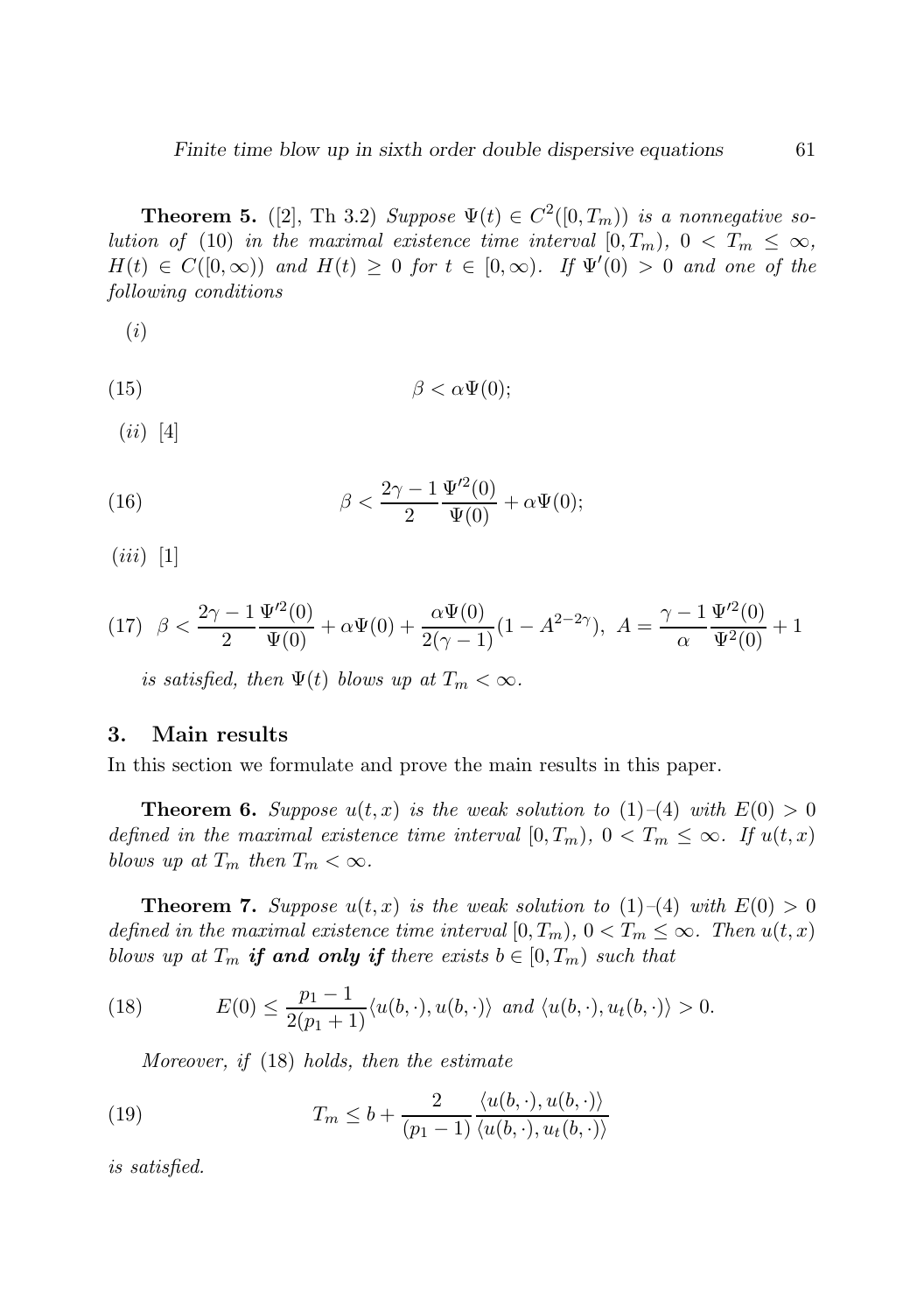In order to prove the main result we need the following auxiliary statements.

**Lemma 8.** Suppose  $u(t, x)$  is the weak solution to (1)–(4) with  $E(0) > 0$ *defined in the maximal existence time interval*  $[0, T_m)$ ,  $0 < T_m \leq \infty$ . Then the *blow up of*  $H^1$  *norm of*  $u(t, x)$  *at*  $T_m$  *is equivalent to the blow up of*  $\langle u(t, \cdot), u(t, \cdot) \rangle$ at  $T_m$ , *i.e.* lim sup  $||u||_1 = \infty$  *if and only if*  $t\rightarrow T_m,t\leq T_m$ 

(20) 
$$
\limsup_{t \to T_m, t < T_m} \langle u(t, \cdot), u(t, \cdot) \rangle = \infty.
$$

P r o o f. If  $\limsup_{n \to \infty} ||u||_1 = \infty$ , then from (7) it follows that  $||u||_1^2 \le \langle u, u \rangle$  $t\rightarrow T_m, t\leftarrow T_m$ and  $\langle u, u \rangle$  blows up at  $T_m$ .

Conversely, suppose that (20) holds but

(21) 
$$
\limsup_{t \to T_m, t < T_m} ||u||_1 < \infty.
$$

From Definition 1 we get  $\limsup((- \Delta)^{-1/2}u, (-\Delta)^{-1/2}u) = \infty$ . By means of the  $t\rightarrow T_m$ conservation law (9) it follows that at least one of the norms  $||u||_{L^{p_k+1}}$  tends to infinity for  $t \to T_m$ . Hence from the embedding of  $H^1(\mathbb{R})$  into  $L^{p_k+1}(\mathbb{R})$ ,  $p_k > 1$ we get that  $\limsup ||u||_1 = \infty$ , which contradicts (21). Lemma 8 is proved.  $\Box$  $t\rightarrow T_m, t\leftarrow T_m$ 

**Lemma 9.** Suppose  $u(t, x)$  is the weak solution to  $(1)$ – $(4)$  in the maximal *existence time interval*  $[0, T_m)$ ,  $0 < T_m \leq \infty$ . Then function  $\Psi(t) = \langle u, u \rangle$ *satisfies the equation*

(22) 
$$
\Psi''(t)\Psi(t) - \frac{p_1+3}{4}\Psi'^2(t) = (p_1-1)\Psi^2(t) - 2(p_1+1)E(0)\Psi(t) + H(t),
$$

*where*

(23) 
$$
H(t) = (p_1 + 3) \left( \langle u_t, u_t \rangle \langle u, u \rangle - \langle u, u_t \rangle^2 \right) + 2(p_1 + 1) B(t) \langle u, u \rangle \ge 0
$$

*and*

(24) 
$$
B(t) = \sum_{k=2}^{l} \frac{a_k(p_k - p_1)}{(p_k + 1)(p_1 + 1)} \int_{\mathbb{R}} |u|^{p_k + 1} dx + \sum_{j=1}^{s} \frac{b_j(p_1 - q_j)}{(q_j + 1)(p_1 + 1)} \int_{\mathbb{R}} |u|^{q_j + 1} dx.
$$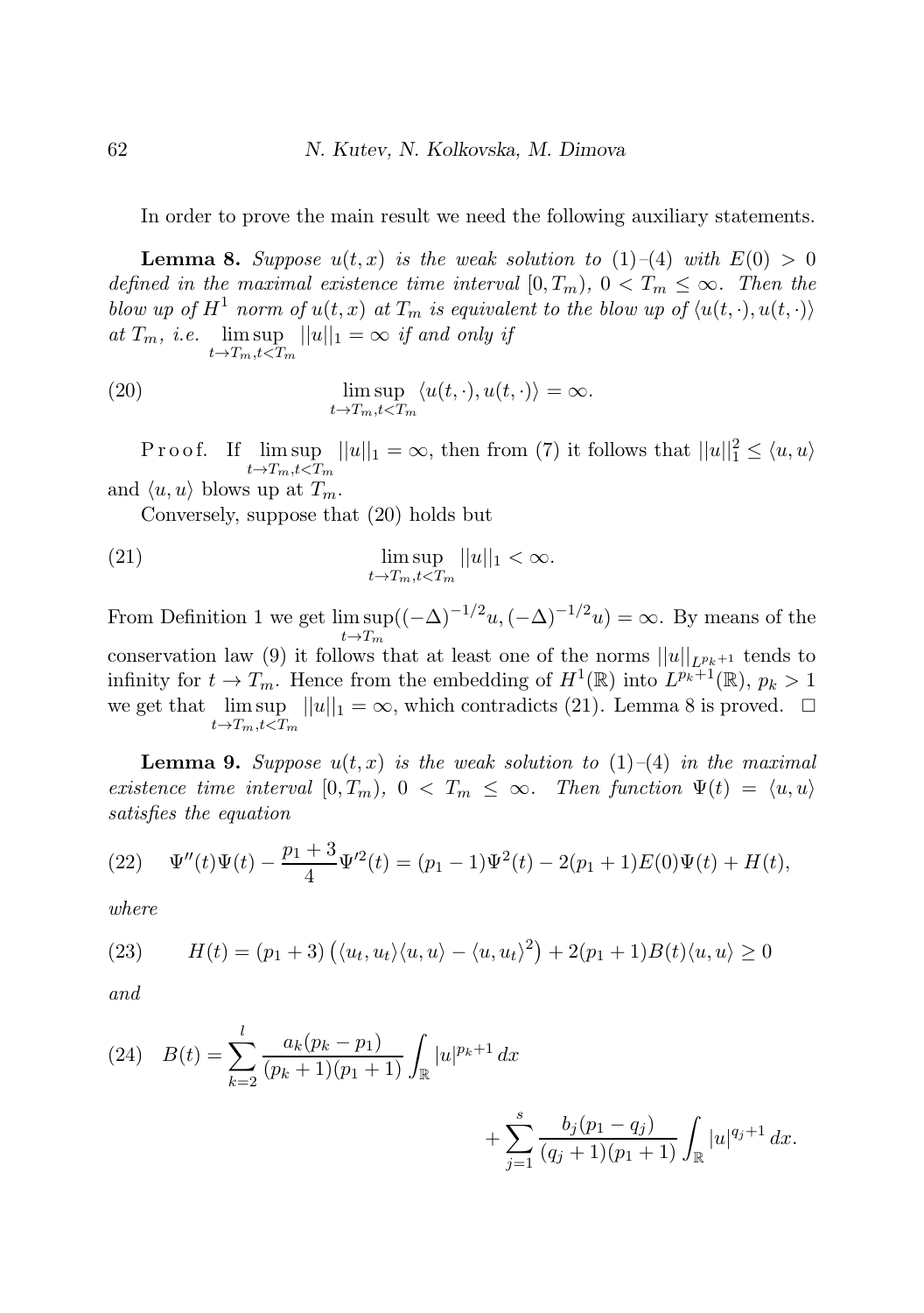P r o of. By means of (1) and (9), we get the following identities for  $\Psi(t)$ :

$$
\Psi'(t) = 2\langle u, u_t \rangle,
$$

$$
\Psi''(t) = 2\langle u_t, u_t \rangle + 2\langle u, u_{tt} \rangle = 2\langle u_t, u_t \rangle - 2||u||_1^2 - 2||(-\Delta)^{-1/2}u||^2 + 2\int_{\mathbb{R}} uf(u) dx
$$

$$
= 2\langle u_t, u_t \rangle - 2\langle u, u \rangle + 2\int_{\mathbb{R}} uf(u) dx
$$

$$
= (p_1 + 3)\langle u_t, u_t \rangle - 2(p_1 + 1)E(0) + (p_1 - 1)\langle u, u \rangle + 2(p_1 + 1)B(t).
$$

Here  $B(t)$  is given by (24) and from (5) we have

(25) 
$$
B(t) \ge 0 \quad \text{for} \quad t \in [0, T_m).
$$

Substituting  $\Psi'(t)$  and  $\Psi''(t)$  in the lhs of (22), we get that  $\Psi(t)$  is a solution to (22). Here  $H(t)$  is given in (23) and  $H(t) \ge 0$  from (25) and the Cauchy–Schwarz inequality.  $\square$ 

Proof of Theorem 6. From Lemma 9 it follows that the function  $\Psi(t)$ satisfies in  $[0, T_m)$  equation (10). Hence,  $\Psi(t)$  is a solution to (10) for

(26) 
$$
\alpha = p_1 - 1
$$
,  $\beta = 2(p_1 + 1)E(0) > 0$ ,  $\gamma = \frac{p_1 + 3}{4} > 1$ 

and  $H(t)$  defined in (23). If  $u(t, x)$  blows up at  $T_m$ , i.e. (8) holds, then from Lemma 8 we get that  $\Psi(t) = \langle u, u \rangle$  blows up at  $T_m$ . Applying Theorem 2, we obtain that  $T_m < \infty$ . Theorem 6 is proved.  $\square$ 

Proof of Theorem 7. (Necessity). Suppose  $u(t, x)$  blows up at  $T_m$  and hence from Lemma 8,  $\Psi(t) = \langle u, u \rangle$  blows up at  $T_m$ . Then from Lemma 2.1 in [2] for  $M = 2(p_1 + 1)E(0)/(p_1 - 1)$  and  $b = t_0$  condition (18) is satisfied.

(Sufficiency). Suppose (18) holds. We assume by contradiction that  $u(t, x)$ does not blow up at  $T_m$ , i.e

(27) 
$$
\limsup_{t \to T_m, t < T_m} ||u||_1 < \infty.
$$

From Theorem 1(ii) it follows that  $T_m = \infty$ . According to Lemma 9  $\Psi(t) = \langle u, u \rangle$ satisfies (22) in  $[0, \infty)$  for  $\alpha$ ,  $\beta$ ,  $\gamma$  defined in (26). Note, that  $H(t)$ , given in (23), is a nonnegative function for every  $t \geq 0$ . Moreover, condition (11) in Theorem 3 is fulfilled from (18). Applying Theorem 3 we get that  $\Psi(t) = \langle u, u \rangle$  blows up at  $T_m$ . Hence from Lemma 8  $u(t, x)$  also blows up at  $T_m$ , which contradicts (27). Theorem 7 is proved.  $\square$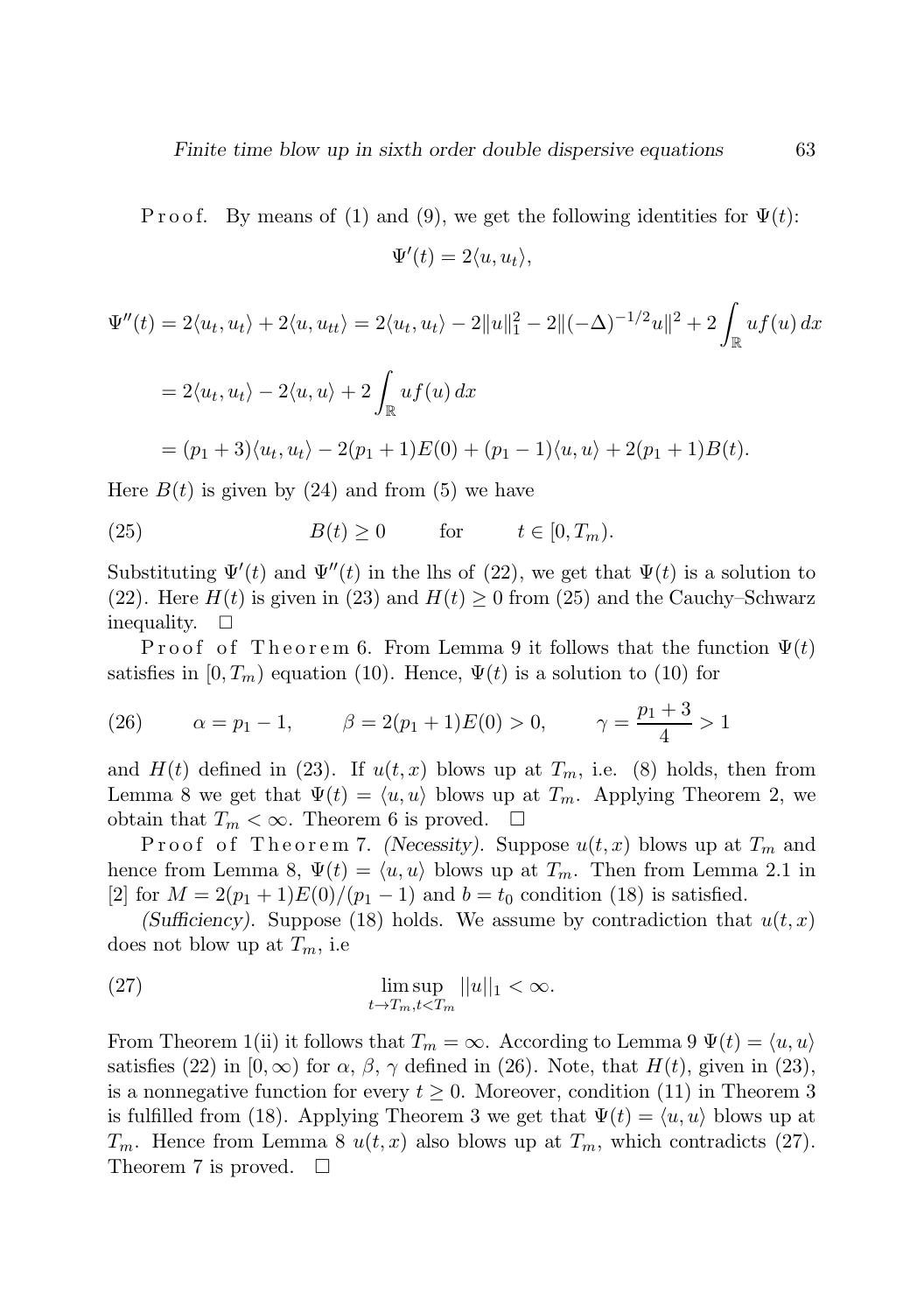#### 4. Sufficient conditions for finite time blow up

In this section we give explicit sufficient conditions on  $u_0$ ,  $u_1$  for finite time blow up of the solutions to  $(1)–(4)$ .

**Theorem 10.** *Suppose*  $u(t, x)$  *is the weak solution to* (1)–(4) *with*  $E(0) > 0$ *defined in the maximal existence time interval*  $[0, T_m)$ ,  $0 < T_m \leq \infty$ . If  $\langle u_0, u_1 \rangle >$ 0 *and one of the following conditions*

(i)

$$
E(0) < \frac{p_1 - 1}{2(p_1 + 1)} \langle u_0, u_0 \rangle
$$

 $(ii)$  [5]

(28) 
$$
E(0) < \frac{1}{2} \frac{\langle u_0, u_1 \rangle^2}{\langle u_0, u_0 \rangle} + \frac{p_1 - 1}{2(p_1 + 1)} \langle u_0, u_0 \rangle
$$

 $(iii)$  [6]

$$
E(0) < \frac{1}{2} \frac{\langle u_0, u_1 \rangle^2}{\langle u_0, u_0 \rangle} + \frac{p_1 - 1}{2(p_1 + 1)} \langle u_0, u_0 \rangle + \frac{\langle u_0, u_0 \rangle}{p_1 + 1} \left[ 1 - \left( 1 + \frac{\langle u_0, u_1 \rangle^2}{\langle u_0, u_0 \rangle^2} \right)^{\frac{1 - p_1}{2}} \right]
$$

*is satisfied, then*  $u(t, x)$  *blows up at*  $T_m < \infty$ *.* 

**Theorem 11.** *Suppose*  $u(t, x)$  *is the weak solution to* (1)–(4) *with*  $E(0) > 0$ *defined in the maximal existence time interval*  $[0, T_m)$ ,  $0 < T_m \leq \infty$ . If  $\langle u_0, u_1 \rangle >$ 0 *and*

$$
(29)\ \ E(0)<\frac{1}{2}\frac{\langle u_0,u_1\rangle^2}{\langle u_0,u_0\rangle}+\frac{1}{2}\langle u_0,u_0\rangle-\left(\frac{p_1-1}{2}\right)^{\frac{p_1-1}{2}}\left(\frac{\langle u_0,u_0\rangle}{p_1+1}\right)^{\frac{p_1+1}{2}}E^{\frac{1-p_1}{2}}(0),
$$

*then*  $u(t, x)$  *blows up at*  $T_m < \infty$ *.* 

The proof of Theorem 10 and Theorem 11 follows from Theorem 4 and Theorem 5, respectively, for  $\alpha$ ,  $\beta$ ,  $\gamma$  defined in (26) and  $\Psi(t) = \langle u, u \rangle$ ,  $\Psi(0) = \langle u_0, u_0 \rangle$ .

Example: For  $f(u) = a_1u^3 + a_2u^5$ ,  $a_1 > 0$ ,  $a_2 > 0$  conditions (iii) of Theorem 10 and (29) become

$$
(30) \t\t \langle u_0, u_1 \rangle > 0
$$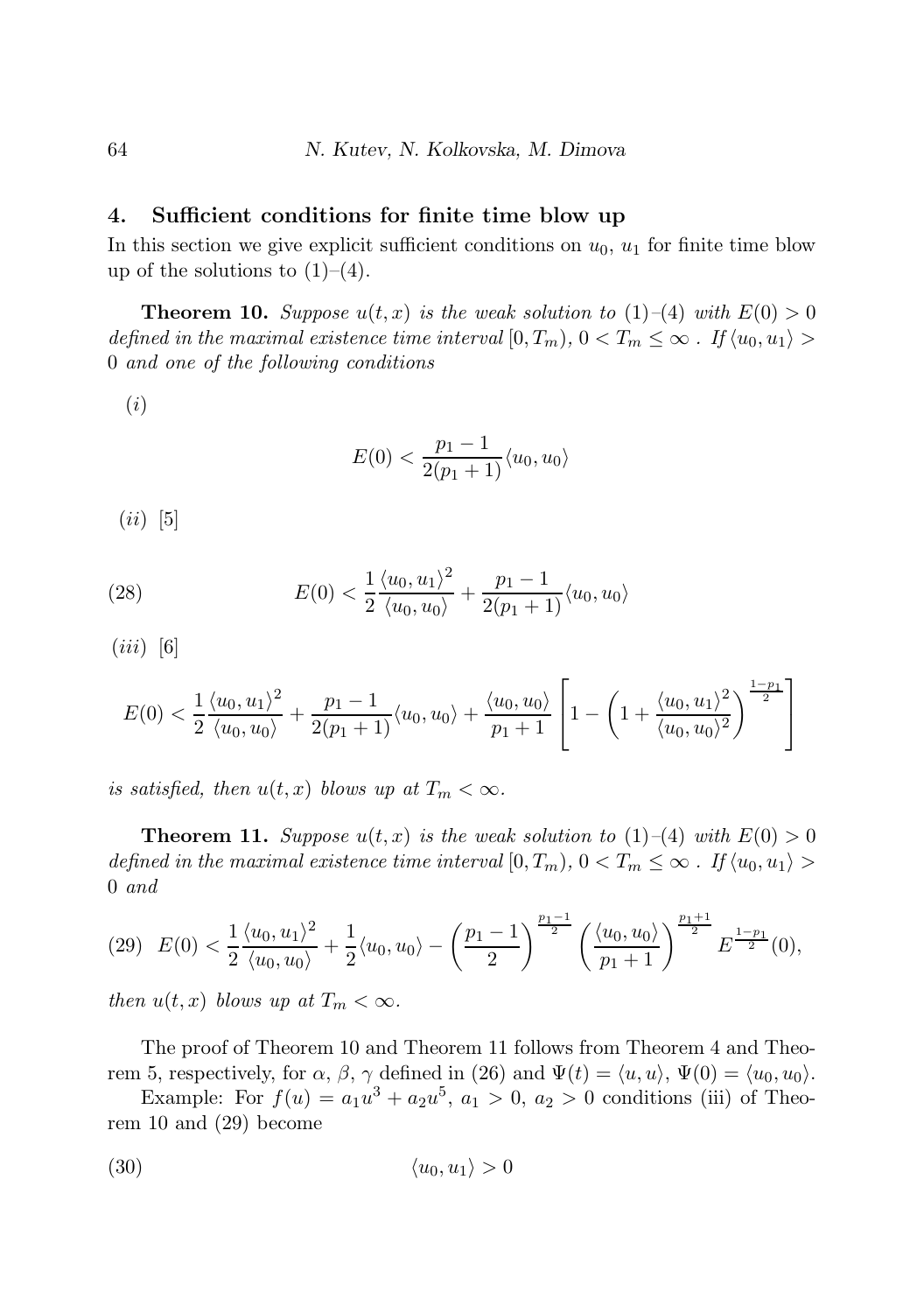Finite time blow up in sixth order double dispersive equations 65

$$
E(0) < E_0 = \frac{1}{2} \frac{\langle u_0, u_1 \rangle^2}{\langle u_0, u_0 \rangle} + \frac{1}{4} \langle u_0, u_0 \rangle + \frac{1}{4} \frac{\langle u_0, u_0 \rangle \langle u_0, u_1 \rangle^2}{\langle u_0, u_0 \rangle^2 + \langle u_0, u_1 \rangle^2}
$$

$$
(31) \tE(0) < E_0 + \frac{1}{4} \frac{\langle u_0, u_1 \rangle^2}{\langle u_0, u_0 \rangle} \left\{ \frac{\langle u_0, u_1 \rangle^2}{\langle u_0, u_0 \rangle^2 + \langle u_0, u_1 \rangle^2} + \left( 1 + \frac{2 \langle u_0, u_0 \rangle^2}{\langle u_0, u_1 \rangle^2} \right)^{\frac{1}{2}} \right\}
$$

respectively.

## 5. Choice of initial data

We will chose explicitly initial data  $u_0$ ,  $u_1$  with arbitrary large positive energy, satisfying  $(30)$ ,  $(31)$ . For this purpose we rewrite  $(31)$  in the following equivalent way

$$
(32) \qquad \kappa = \frac{1}{2} \langle u_1, u_1 \rangle - \frac{1}{4} \langle u_0, u_0 \rangle - \frac{1}{2} \frac{\langle u_0, u_1 \rangle^2}{\langle u_0, u_0 \rangle} - \frac{1}{4} \frac{\langle u_0, u_0 \rangle \langle u_0, u_1 \rangle^2}{\langle u_0, u_0 \rangle^2 + \langle u_0, u_1 \rangle^2}
$$

(33) 
$$
- \frac{1}{4} \frac{\langle u_0, u_1 \rangle^2}{\langle u_0, u_0 \rangle} \left\{ \frac{\langle u_0, u_1 \rangle}{\langle u_0, u_0 \rangle^2 + \langle u_0, u_1 \rangle^2} + \left( 1 + \frac{2 \langle u_0, u_0 \rangle^2}{\langle u_0, u_1 \rangle^2} \right)^{\frac{1}{2}} \right\}
$$

(34) 
$$
-\frac{a_1}{4} \int_R u^4 dx - \frac{a_2}{6} \int_R u^6 dx < 0
$$

Let  $v \in H^1(\mathbb{R})$ ,  $w \in H^2(\mathbb{R})$  be arbitrary functions satisfying the conditions

(35) 
$$
(v, w) = 0, (v', w') = 0, (v'', w'') = 0, ||v||_2 = ||w||_2 = 1
$$

where  $||f||_2 = ||f||_{H^2(\mathbb{R})}$ . For example, if v is odd and w is an even function, then orthogonality conditions (35) will be satisfied.

We fix an arbitrary constant  $M > 0$  and  $\epsilon \leq 0$  and chose the initial data  $u_0 = w'$ ,  $u_1 = \sigma w' + \mu v'$ . For suitable chosen constant  $\sigma > 0$  and  $\mu > 0$  we will show that

(36) 
$$
\kappa = \epsilon, |\epsilon| << 1
$$

$$
(37) \t\t\t E(0) \ge M
$$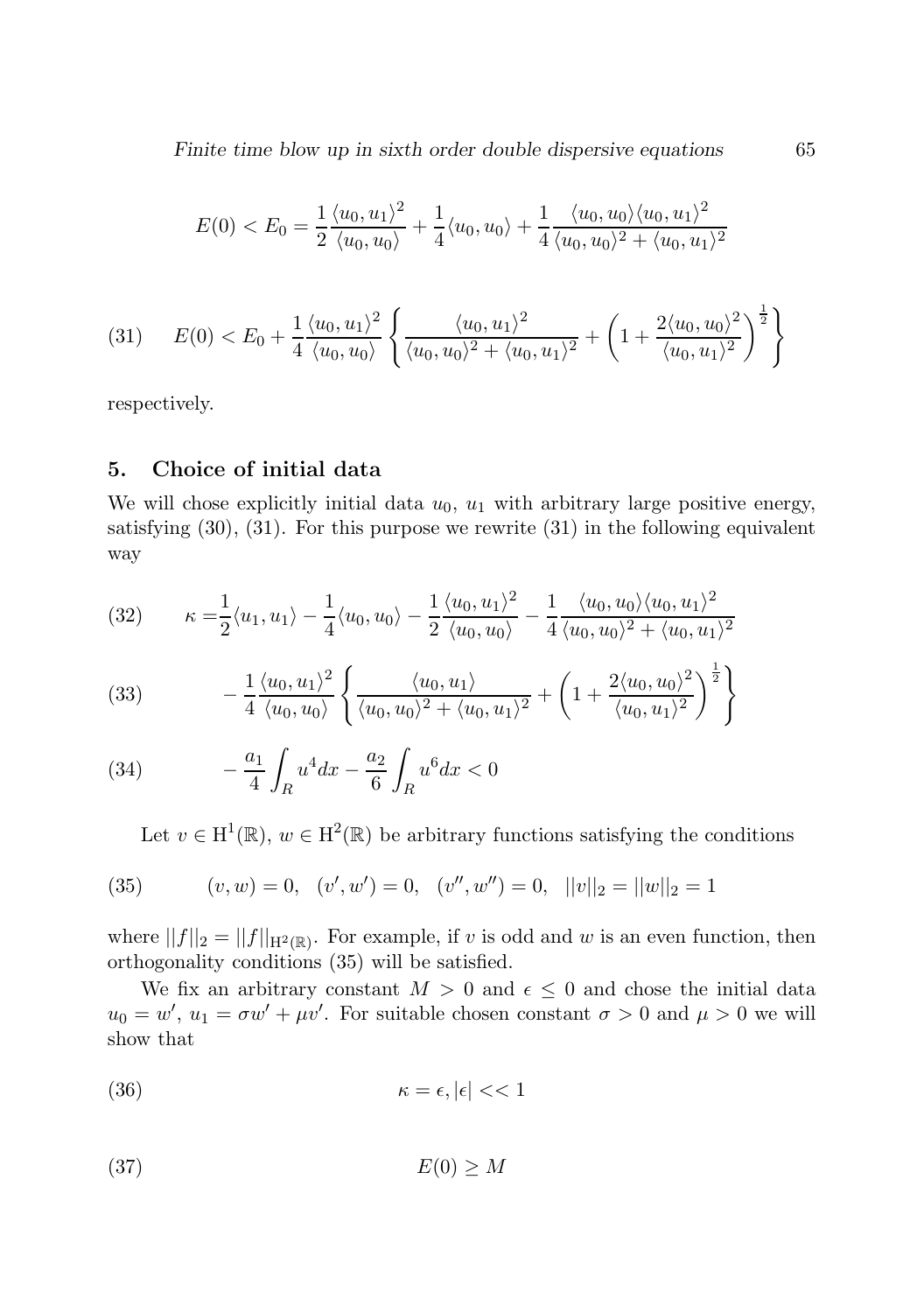Since  $\langle u_0, u_1 \rangle = \sigma ||w||_2^2 > 0$  and  $\sigma > 0$ , condition (30) is satisfied. For  $u_0, u_1$  we get the following identities

(38) 
$$
\langle u_0, u_0 \rangle = ||w||_2^2 = 1, \quad \langle u_1, u_1 \rangle = \sigma^2 ||w||_2^2 + \mu^2 ||v||_2^2 = \sigma^2 + \mu^2,
$$

$$
\langle u_0, u_1 \rangle = \sigma ||w||_2^2 = \sigma,
$$

$$
\kappa = \frac{1}{2}(\sigma^2 + \mu^2) - \frac{1}{4} - \frac{1}{2}\sigma^2 - \frac{1}{4}\frac{\sigma^2}{1 + \sigma^2} - \frac{1}{4}\sigma^2 \left\{ \frac{\sigma}{1 + \sigma^2} + \left( 1 + \frac{2}{\sigma^2} \right)^{\frac{1}{2}} \right\}
$$
  

$$
- \frac{a_1}{4} \int_R w'^4 dx - \frac{a_2}{6} \int_R w'^6 dx
$$
  

$$
= \frac{1}{4} \left\{ 2\mu^2 - 1 - \frac{\sigma^2}{1 + \sigma^2} - \frac{\sigma^3}{1 + \sigma^2} - \sigma^2 \left( 1 + \frac{2}{\sigma^2} \right)^{\frac{1}{2}} -a_1 \int_R w'^4 dx - \frac{2a_2}{3} \int_R w'^6 dx \right\} = \epsilon,
$$

$$
E(0) = \frac{1}{4} \left\{ 2\sigma^2 + 2\mu^2 + 1 - a_1 \int_R w'^4 dx - \frac{2a_2}{3} \int_R w'^6 dx \right\}.
$$

We fix  $\sigma = \sigma_0$ ,

(39) 
$$
\sigma_0^2 = 2M + \frac{1}{2}a_1 \int_R w'^4 dx + \frac{1}{3}a_2 \int_R w'^6 dx
$$

so that  $E(0) \geq M + \frac{2\mu^2 + 1}{4}$  $\frac{1}{4}$   $\geq$  *M* and (37) holds. Finally, the constant  $\mu$  is chosen as

$$
\mu^2 = \frac{1}{2} \left[ 4\epsilon + 1 + \frac{\sigma_0^2 + \sigma_0^3}{1 + \sigma_0^2} + \sigma_0^2 \left( 1 + \frac{2}{\sigma_0^2} \right)^{\frac{1}{2}} + a_1 \int_R w'^4 dx + \frac{2a_2}{3} \int_R w'^6 dx \right]
$$

and (36) is fulfilled. Under the above choice of initial data all conditions in (30), (31) are satisfied.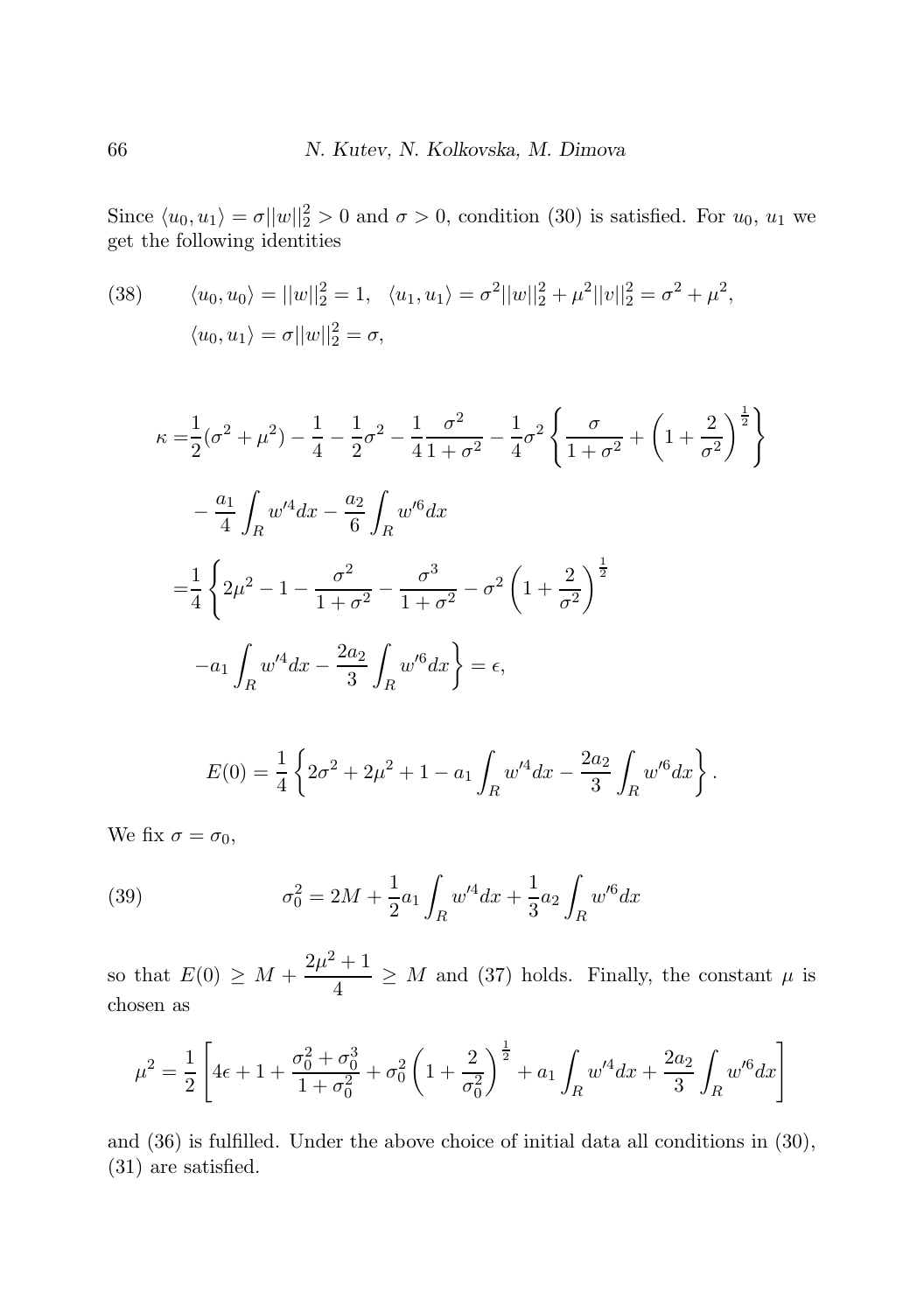#### R E F E R E N C E S

- [1] M. DIMOVA, N. KOLKOVSKA, N. KUTEV. Revised concavity method and application to Klein-Gordon equation. *FILOMAT* 30, 3 (2016), 831—839.
- [2] M. Dimova, N. Kolkovska, N. Kutev. Ordinary differential equations with blowing up solutions arising in the analysis of nonlinear dispersive problems, submitted in EJDE.
- [3] C. Donghong, Y. Jianjun. Blow up of the solution to Cauchy problem for the generalized damped Boussinesq equation. *WSEAS Transactions on Mathematics*, 13 (2014), 122–131.
- [4] N. Kutev, N. Kolkovska, M. Dimova. Nonexistence of global solutions to new ordinary differential inequality and applications to nonlinear dispersive equations. *Mathematical Methods in the Applied Sciences*, 39 9 (2016), 2287–2297.
- [5] N. Kutev, N. Kolkovska, M. Dimova. Global Behavior of the Solutions to Sixth Order Boussinesq Equation with Linear Restoring Force. *Pliska Studia Mathematica Bulgarica*, 23 (2014), 81–94.
- [6] N. Kutev, M. Dimova, N. Kolkovska. Application of the improved concavity method to sixth order Boussinesq equations with arbitrary high initial energy. *Pliska Studia Mathematica Bulgarica*, 25 (2015), 91–104.
- [7] H. A. Levine. Instability and nonexistence of global solutions to nonlinear wave equations of the form  $Pu_{tt} = Au + F(u)$ . *Trans. Amer. Math. Soc.*, 192 (1974), 1–21.
- [8] L. Payne, D. Sattinger. Saddle points and instability of nonlinear hyperbolic equations. *Israel Journal of Mathematics* 22 (1975) 273–303.
- [9] A. Porubov. Amplification of Nonlinear Strain Waves in Solids World Scientific, (2003).
- [10] G. Schneider, C. Wayne. Kawahara dynamics in dispersive media. *Physica D: Nonlinear Phenomena* 152–153 (2001) 384–394.
- [11] S. Wang, H. Xue. Global solution for a generalized Boussinesq equation. *Applied Mathematics and Computation* 204 (2008) 130–136.